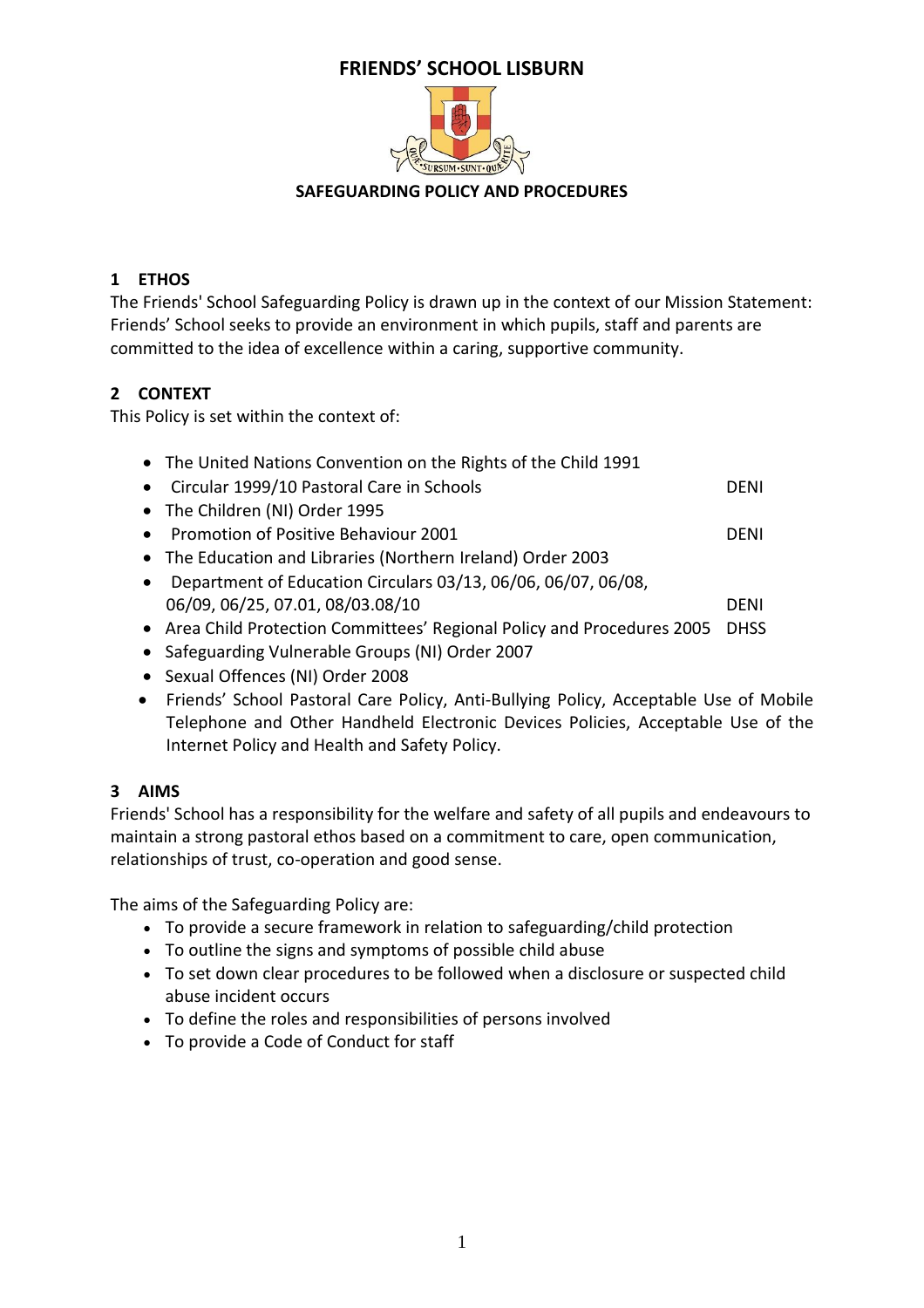#### **4 ROLES and RESPONSIBILITIES**

#### **(a) Governors**

The Board of Governors has a duty to safeguard and promote the welfare of all pupils at Friends' School and to ensure that an appropriate Safeguarding Policy and procedures are in place. **Latifa McCullagh** is the Governor with responsibility for Safeguarding. The Chair of the Board of Governors, **Philip McDonagh** and **Latifa McCullagh** are members of Friends' School Safeguarding Team.

The Board of Governors has a duty to ensure that correct procedures are followed for recruitment and selection of staff and that all staff (paid and unpaid) are vetted in accordance with DE Circulars 2006/06, 2006/07, 2006/25 and 2008/03

# **(b) Principal**

In the event of an allegation, suspicion or instance of Child Abuse, the **Principal** will:

- consider the report received from the Designated Teacher (or Deputy Designated Teacher)
- ensure that appropriate procedures are implemented, including the immediate safeguarding of a pupil considered at risk
- decide on the need for a referral, either informal or formal, to Social Services, to the Designated Officer of SEELB and to other agencies, as appropriate
- inform the Chair of the Board of Governors and the other members of the Safeguarding Team
- maintain records of disclosures of abuse, suspicions of abuse and complaints against staff
- inform parents, as and when appropriate
- initiate vetting procedures for all new staff and volunteers
- respond to concerns under the School's Complaints Procedure

# **(c) Designated Teacher/Deputy Designated Teacher**

In Friends' School, the **Designated Teacher** for Safeguarding is **Ciara Lowe, Senior Teacher**. The **Deputy Designated Teachers** are **Steven Alexander, Vice-Principal** and **Sarah Cochrane, Vice-Principal.**

The **Designated Teacher** and **Deputy Designated Teachers** will:

- lead the planning, implementation and development of procedures for Safeguarding in Friends' School
- train teaching staff, non-teaching staff, pupil prefects and pupil mentors
- provide Safeguarding guidelines for visitors to School
- ensure that all pupils have been appropriately informed about the arrangements for Safeguarding in School
- give guidance to staff in a Code of Conduct re the exercise of their responsibilities (Appendix 2)
- receive concerns and reports from staff on possible or actual instances of Child Abuse
- collate details of such reports or concerns
- inform the Principal
- report incidents or suspicions of Child Abuse happening in or outside School to Social Services/SEELB Duty Officer on common format referral tool, the UNOCINI
- liaise with outside agencies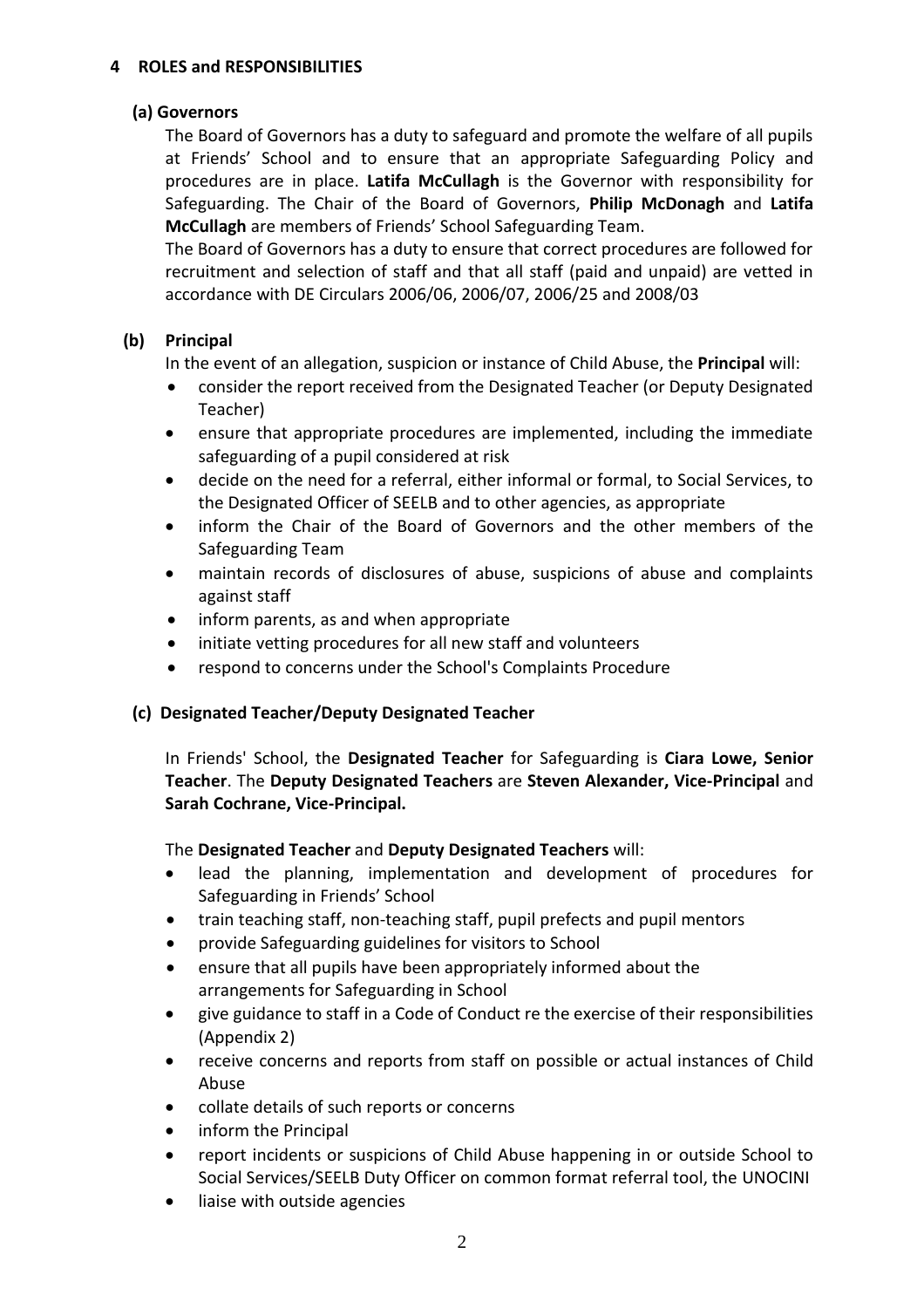- liaise with parents concerned, as appropriate
- ensure that there is appropriate support available to children and young people on the Child Protection register, have disclosed abuse or are considered at particular risk
- liaise with all parents re the Safeguarding Policy every two years
- ensure that there is a timetabled annual review of the Safeguarding Policy and procedures by the Leadership Team
- report to Governors annually
- plan opportunities within the Learning for Life and Work curriculum to address issues with pupils

# **(d) Staff will:**

- take steps to ensure that pupils in their care are protected from harm
- attend annual Safeguarding training
- be alert for signs and symptoms of possible Child Abuse (See Appendix 1)
- know who is the Designated Teacher and Deputy Designated Teacher
- be familiar with the School's Safeguarding Policy
- be familiar with the School's Anti Bullying Policy
- know and follow the Safeguarding procedures
- know and follow guidance on talking with children in the event of a disclosure
- report disclosures or concerns re possible abuse to Designated Teacher or Deputy, in the first instance
- Keep a brief written record of details
- ensure that their own professional conduct is prudent

# **5 SIGNS AND SYMPTOMS**

Child Abuse occurs when a child is neglected, harmed or not provided with proper care. Staff in School are well placed to observe symptoms in pupils' appearance, behaviour, learning progress, attendance or language which may indicate incidents of actual or possible Child Abuse.

**Appendix 1** contains details on the categories of Child Abuse.

# *ALL CONCERNS AND REPORTS MUST BE REPORTED*

# **6 BULLYING**

The School has a duty to address the issue of bullying through its Anti-Bullying Policy. All staff are encouraged to be vigilant at all times to the possibility of bullying occurring and will take steps to prevent it happening, to protect and reassure the pupil bullied and to take appropriate steps to change the behaviour of the bully.

(Reference should be made to School's Anti Bullying Policy and linked policies)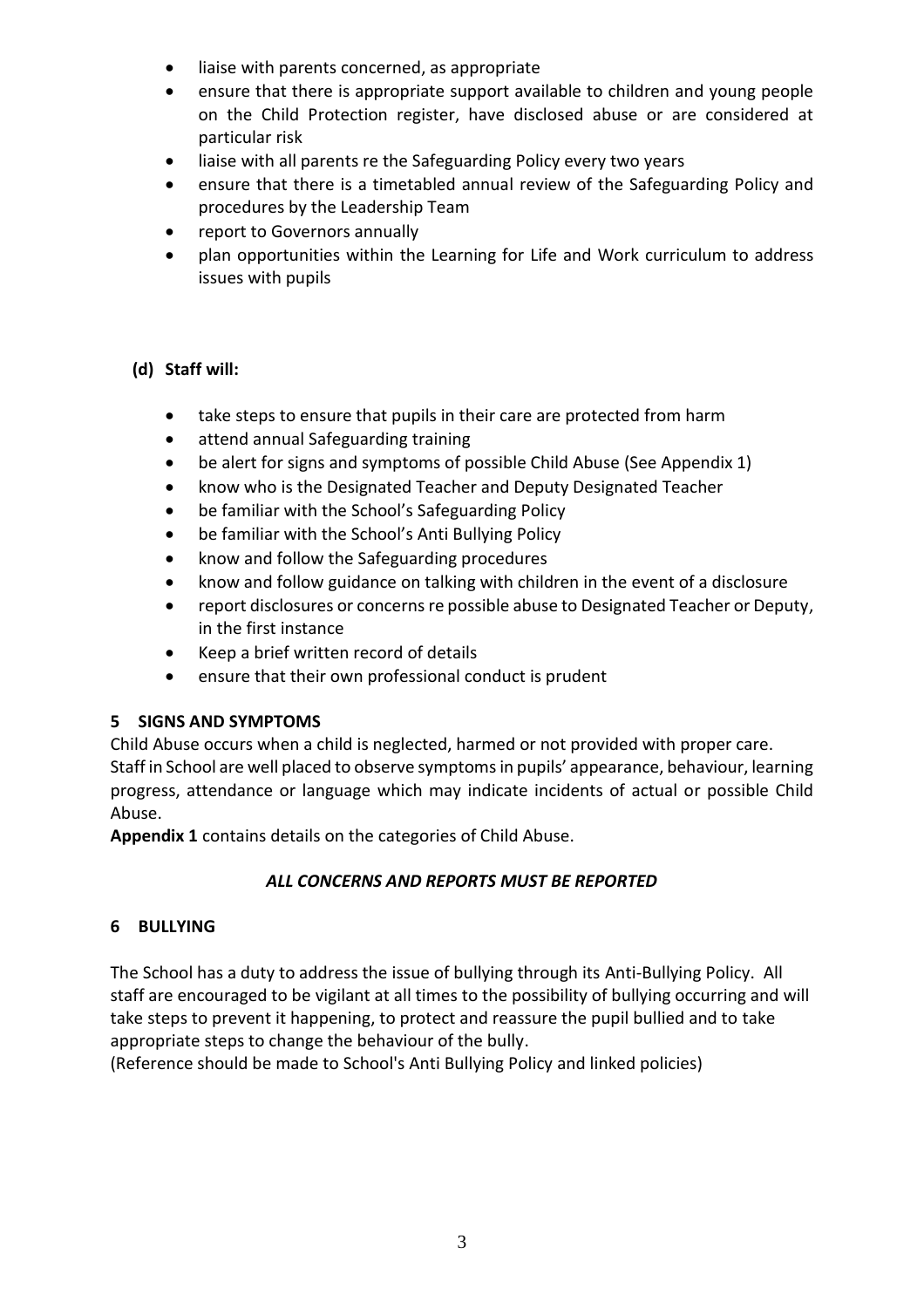#### **7 PROCEDURES**

#### **STAFF RESPONDING TO A DISCLOSURE**

The following guidelines provide staff with a framework for action in the event of a disclosure of Child Abuse from a pupil. School recognizes that it takes courage and determination for a pupil to tell an adult that s/he is being abused and issues around disclosures are usually complex and very sensitive. Staff can often feel vulnerable in this situation and the following points are designed to reassure staff and provide support for them in the situation.

#### **GUIDELINES**

- Ensure that the pupil is safe from risk
- React calmly without displaying shock or disbelief
- Reassure the pupil and tell him/her that s/he is not to blame
- Try to control feelings about the perpetrator
- Listen and accept what is said, without comment on what is disclosed
- Avoid investigation, asking questions for clarification only
- Do not promise confidentiality to pupil tell pupil that only those persons who need to know will be told

• Keep written notes of the incident including time/date/location/nonverbal behaviour/physical signs to whom referral was made – as close to incident occurring as possible

- Use the words the pupil uses
- Get support inform the Designated Teacher (or Deputy) as soon as possible do not discuss with other colleagues
- Complete referral form S1 and pass to the Designated Teacher (or Deputy)
- Be available to support pupil as appropriate after the disclosure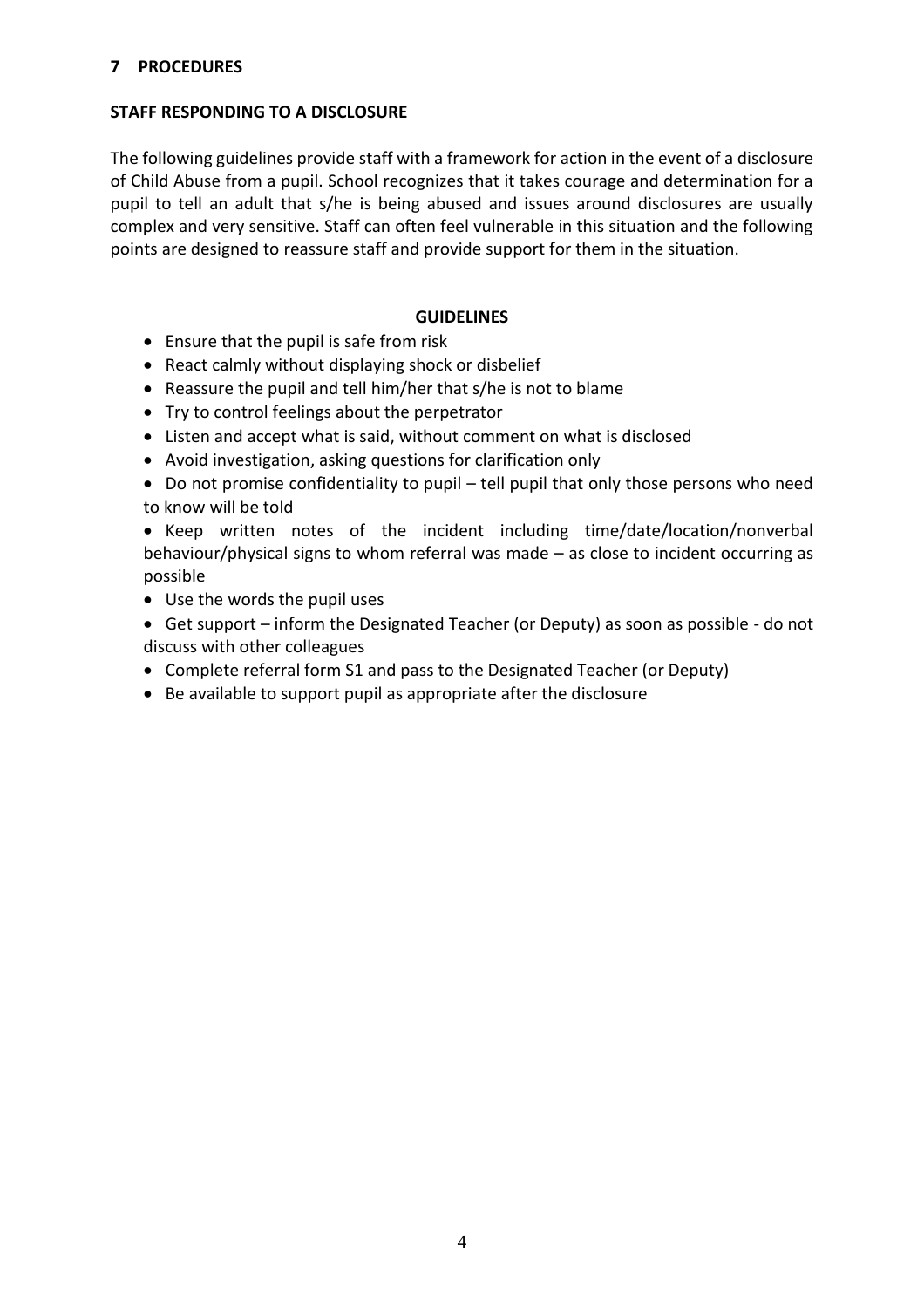**The following procedure should be followed when School has concerns, or has been given information, about possible abuse by someone other than a member of School's staff.**

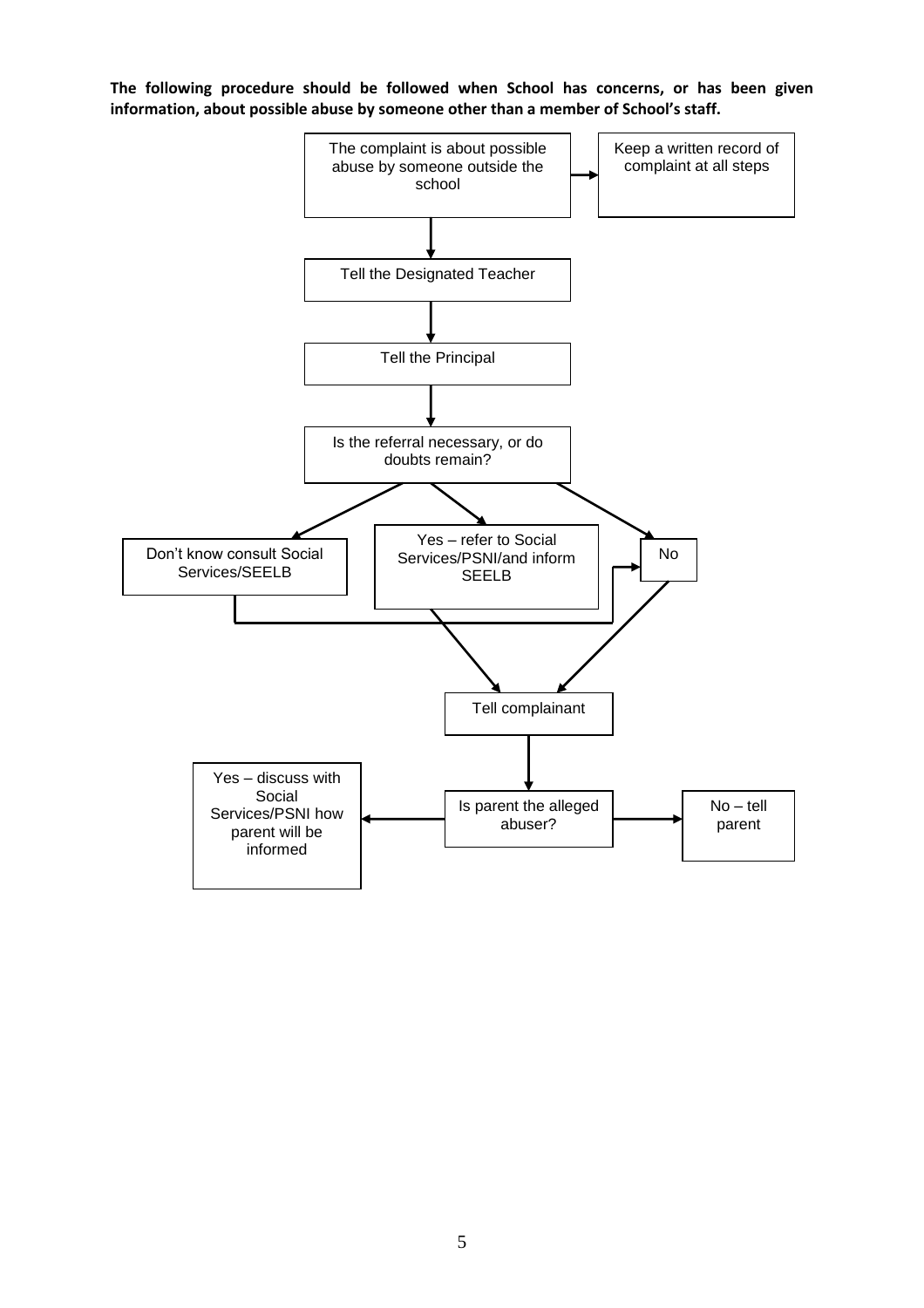- 1 Person receiving the complaint or report should follow recommended guidelines when listening and talking to a pupil disclosing information
- 2 Report details to Designated Teacher (or Deputy) as soon as possible
- 3 Consider need for immediate safeguarding of pupil at risk
- 4 Ensure record of details is kept
- 5 Designated Teacher informs Principal
- 6 Principal and Designated Teacher decide if additional information is required.
- 7 If so, there will be discreet consultation with class teacher followed by communication with Social Services and SEELB Designated Officer, as necessary. Parents will be consulted as soon as possible (unless parent is implicated in the abuse)
- 8Principal makes a decision:

# *EITHER*

(a) a referral is necessary

- Inform Social Services or PSNI (UNOCINI proforma)
- Inform SEELB Designated Officer (UNOCINI proforma)
- Inform parents/guardian (unless implicated)

# *OR*

(b) no referral is necessary

- Inform person making complaint or providing information
- Inform parents or guardian (unless implicated)
- Record details, including reasons for no referral, in pupil file
- 9 Designated Teacher ensures that a detailed record is retained.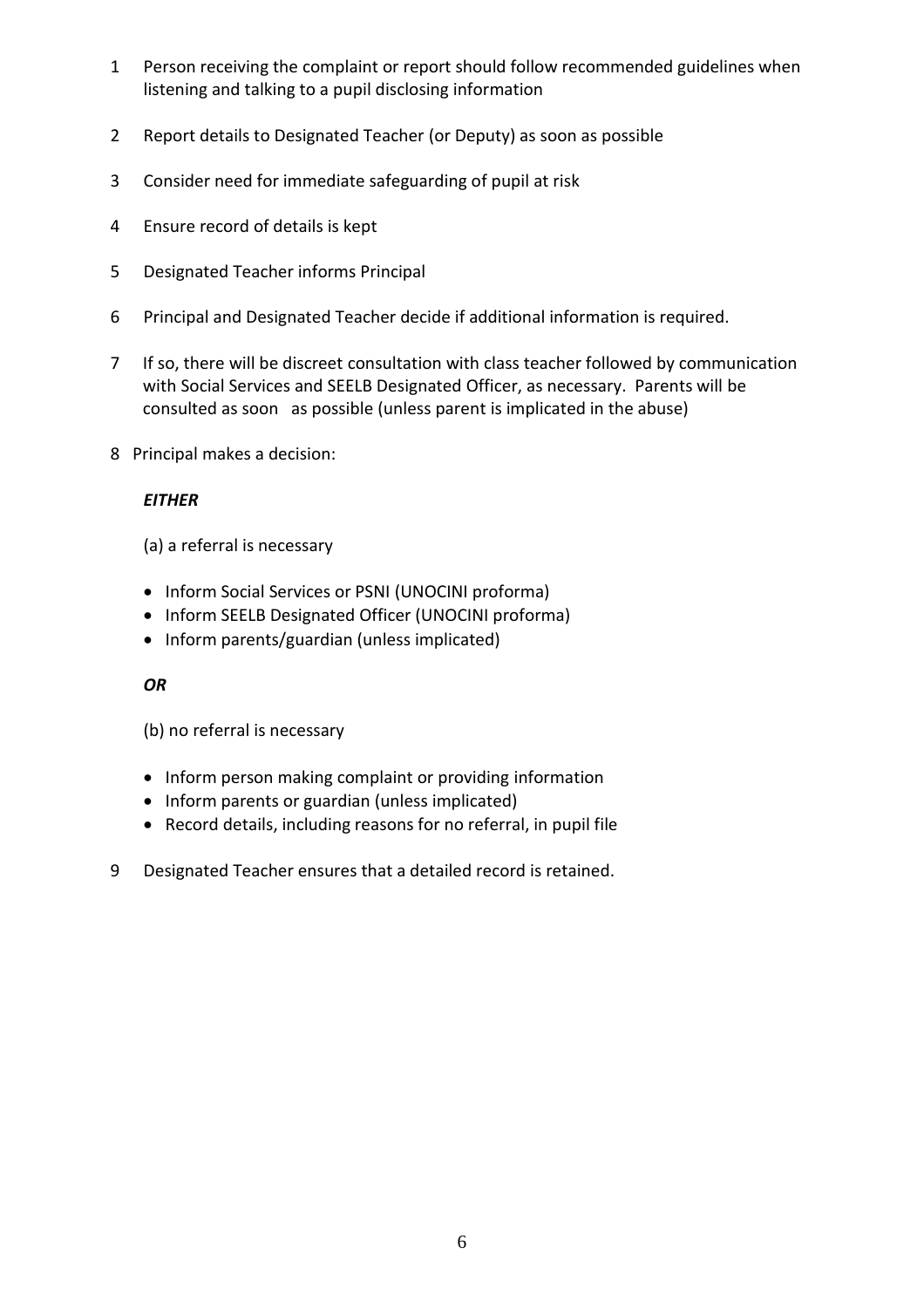**The following procedure should be followed when a complaint is made about possible abuse by a member of School's staff.**

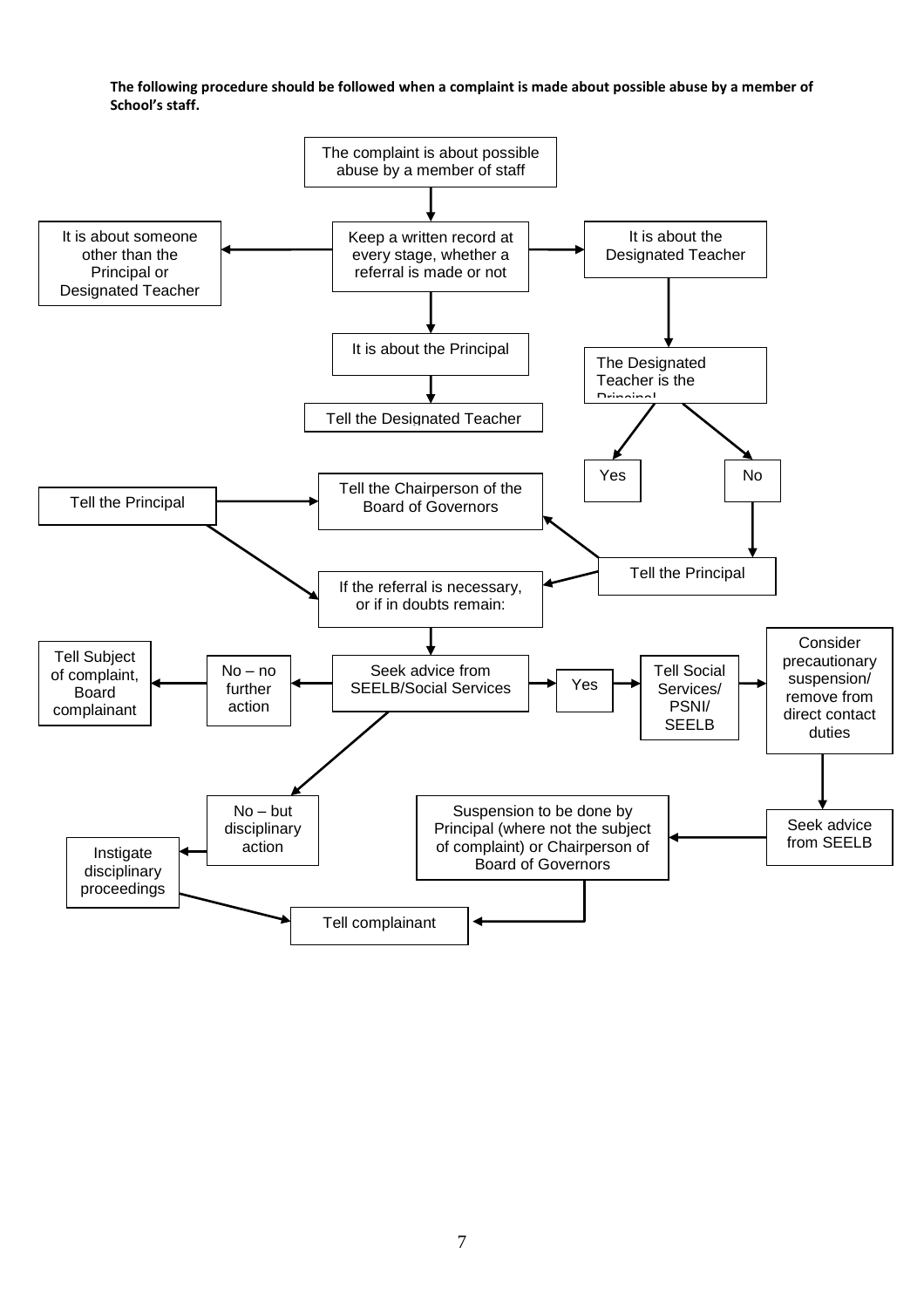- 1 Person making or receiving details of complaint should refer it directly to Principal
- 2 Principal will seek clarification, if required
- 3 Principal will:
	- (a) ask Designated Teacher or Deputy to initiate the record of the complaint;
	- (b) consult with SEELB Designated Officer;
	- (c) consult with Chairperson of the Board
- 4 Principal will consider evidence and advice received
- 5 In consultation with Chairperson of the Board, Principal will decide that the evidence is such that:
	- (a) The accusation is unsubstantiated and there is no case to answer;

# *OR*

(b) An immediate referral to Social Services or PSNI is required;

# *OR*

- (c) Action should be taken under Disciplinary Procedures.
- 6 In the case of 5 (a) ie no further action, Principal should:
	- advise member of staff concerned of the nature of the complaint (if not already done) and also of the outcome;
	- advise SEELB Designated Officer of the outcome
	- advise the complainant in writing of the action taken and the outcome
	- consider if support eg counselling is required
	- record a brief record of the complaint on the file of the pupil including reasons for outcome along with copies of correspondence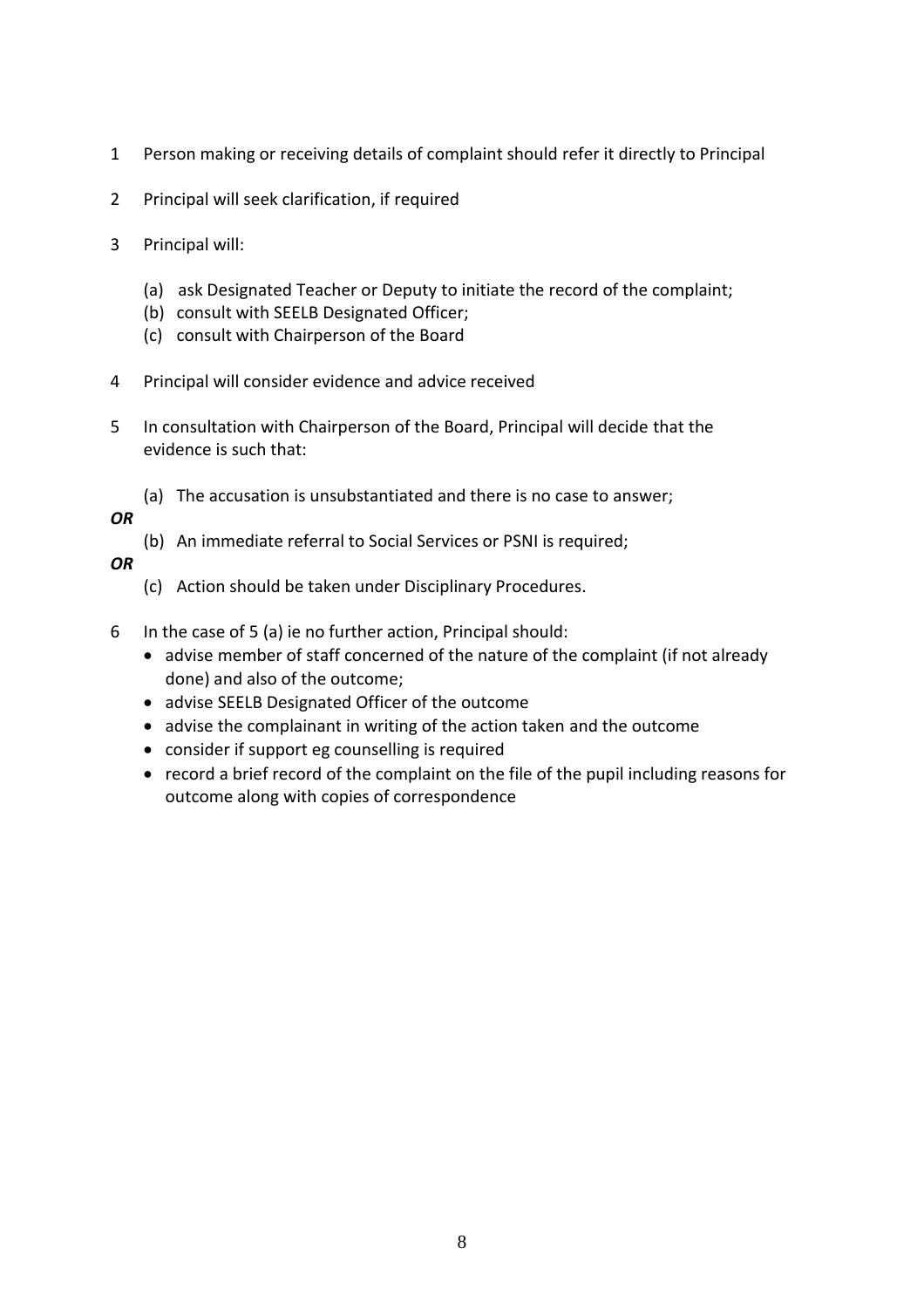# **8 PARENTS**

Friends' School values and seeks to promote open communication and good relationships with pupils and parents, responding readily and consistently to any concerns raised. The School's structures for pastoral care offer a co-ordinated support system in which pupils can approach Subject Teachers, Collect Teachers, Year Teachers, Vice Principals. Principal, Matron or Counsellors.

**Parents wishing to register concern about their child's welfare in School should take one of the following courses of action:** 

# **(the course chosen will depend upon the nature of the concern)**

- speak/write to a pupil's Year Teacher
- speak/write to Vice-Principal Pastoral/Designated Teacher
- speak/write to Principal
- write to Chairman of Board of Governors

All concerns will be followed up as appropriate.

# **8 CONCLUSION**

The protection of children is a natural part of pastoral care. The experiences that children gain from School depend upon relationships of trust between teachers and pupils and from a feeling of security within School's environment. However, the area of Child Abuse can be difficult and sensitive. It is hoped that this Policy offers clear procedures for action; draws attention to areas of potential risk and provides guidance to staff in respecting the rights of children in their care whilst also keeping themselves safe.

Any member of staff who complies with School's procedures and guidance and who acts in good faith will receive the full support of the Board of Governors and will not be legally or financially liable.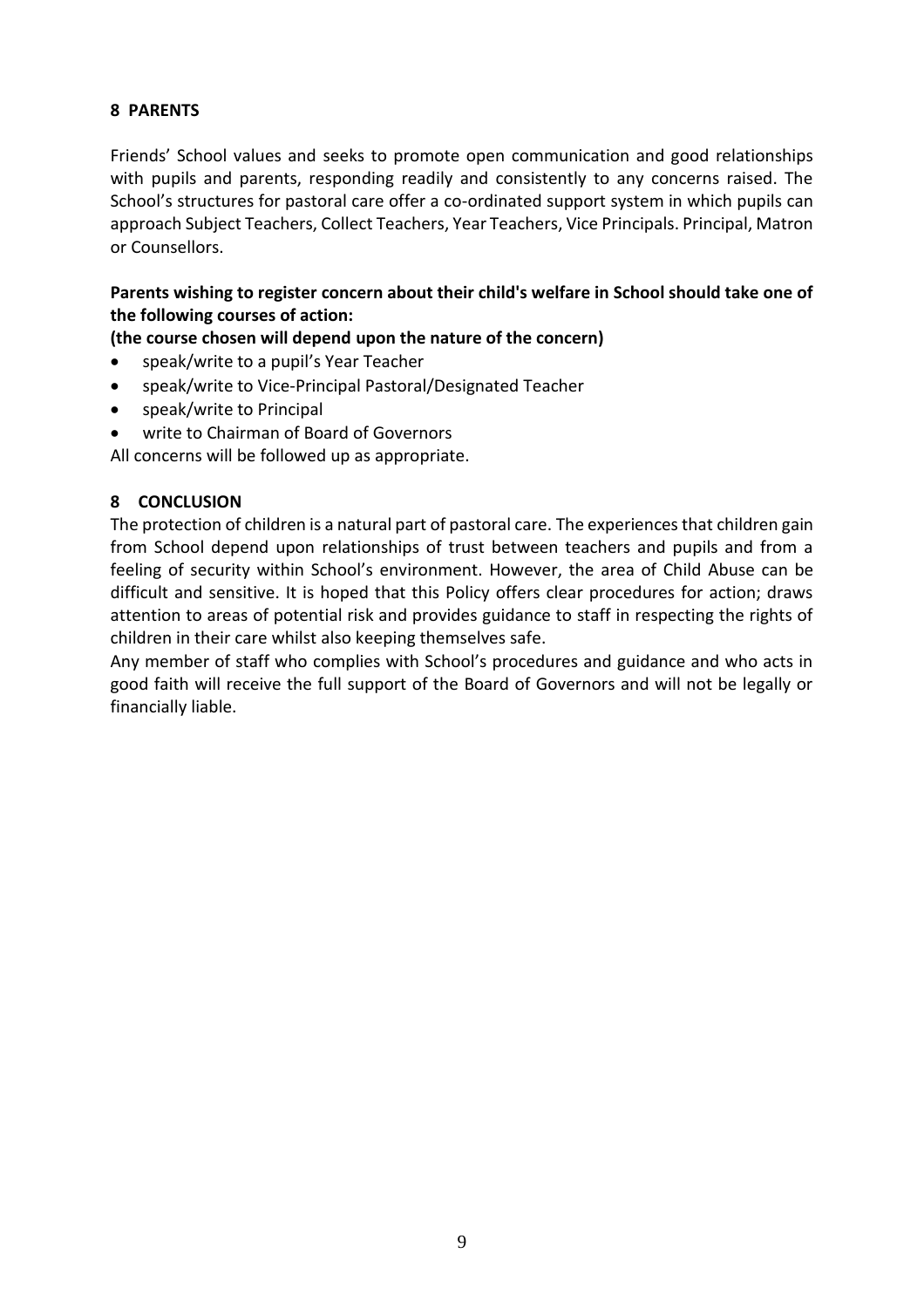#### **DEFINITION OF ABUSE**

Child abuse occurs when a child is neglected, harmed or not provided with proper care. Children may be abused in many settings, in a family, in an institutional or community setting, by those known to them, or more rarely, by a stranger. There are different types of abuse and a child may suffer more than one of them.

#### **Types of Abuse**

**Physical Abuse** is the deliberate physical injury to a child, or the wilful or neglectful failure to prevent physical injury or suffering. This may include hitting, shaking, throwing, poisoning, burning or scalding, drowning, suffocating, confinement to a room or cot, or inappropriately giving drugs to control behaviour.

**Emotional Abuse** is the persistent emotional ill-treatment of a child such as to cause severe and persistent adverse effects on the child's emotional development. It may involve conveying to a child that he is worthless or unloved, inadequate, or valued only insofar as he meets the needs of another person. It may involve causing a child frequently to feel frightened or in danger, or the exploitation or corruption of a child. Some level of emotional abuse is involved in all types of ill-treatment of a child, though it may occur alone. Domestic violence, adult mental health problems and parental substance misuse may expose a child to emotional abuse.

**Sexual Abuse** involves forcing or enticing a child to take part in sexual activities. The activities may involve physical contact, including penetrative or non-penetrative acts. They may include non-contact activities, such as involving children in looking at, or in the production of, pornographic material or watching sexual activities, or encouraging children to behave in sexually inappropriate ways.

**Exploitation** is the intentional ill-treatment, manipulation or abuse of power and control over a child or young person; to take selfish or unfair advantage of a child or young person or situation, for personal gain. It may manifest itself in many forms such as child labour, slavery, servitude, engaging in criminal activity, begging, benefit or other financial fraud or child trafficking. It extends to the recruitment, transportation, transfer, harbouring or receipt of children for the purpose of exploitation. Exploitation can be sexual in nature.

**Neglect** is the persistent failure to meet a child's physical emotional and/or psychological needs, likely to result in significant harm. It may involve a parent or carer failing to provide adequate food, shelter and clothing, failing to protect a child from physical harm or danger, failing to ensure access to appropriate medical care or treatment, lack of stimulation or lack of supervision. It may also include non-organic failure to thrive (faltering growth).

Sometimes a young person's own behaviour will place him or her at risk of harm eg alcohol or illegal drugs consumption and may result in a safeguarding concern. Abuse may take place on a single occasion or may occur repeatedly over time. *(As set down in the Area Child Protection Committees' Regional Policy and Procedures, April 2005)*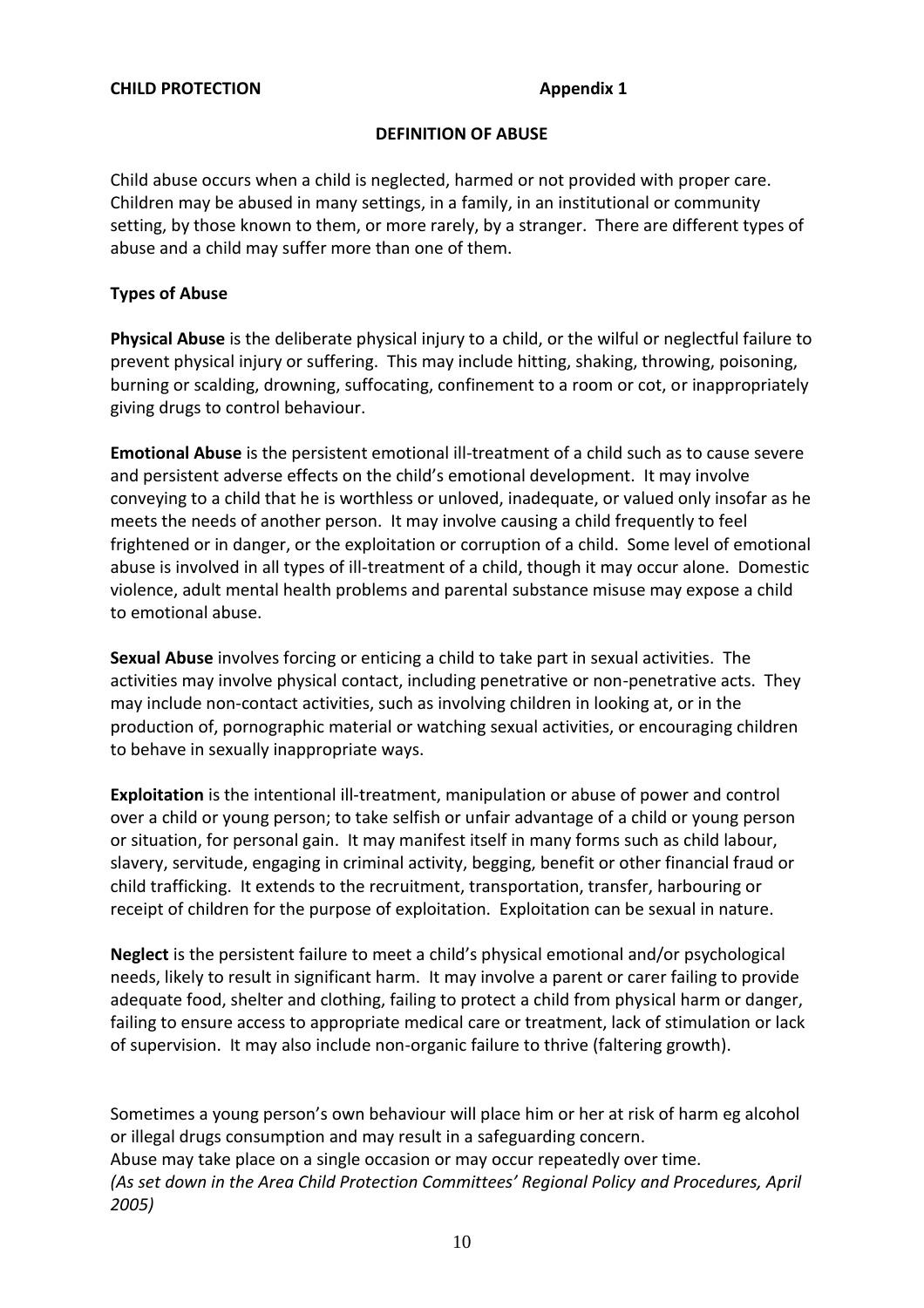#### **CODE OF CONDUCT FOR TEACHING AND NON TEACHING STAFF**

This Code is intended to provide guidance and to act as a safeguard for all members of staff whose work brings them into regular contact with children. It is accepted that Safeguarding/Child Protection is about keeping children safe; it is also about keeping staff safe when working alongside children. All staff should maintain appropriate professional boundaries, avoid improper contact or relationships with pupils and respect their position of trust.

#### **Guidelines for Staff**

#### **1. Physical Contact with Pupils**

- As a general principle, staff must not make physical contact with pupils.
- Physical punishment is illegal, as is any form of physical response to misbehaviour, unless it is by way of necessary restraint.
- It is unrealistic and unnecessary, however, to suggest that staff should touch pupils only in emergencies. In particular, a distressed child, especially a younger child, may need reassurance involving physical comforting, as a caring parent would provide. Staff should not feel inhibited from providing this. Ask the child's permission.
- Staff should never touch a child who has clearly indicated that he/she is, or would be, uncomfortable with such contact, unless it is necessary to protect the child, others or property from harm.
- Staff who have to administer first-aid to a pupil should ensure wherever possible that this is done in the presence of other children or another adult. However, no member of staff should hesitate to provide first-aid in an emergency simply because another person is not present.
- Any physical contact which would be likely to be misinterpreted by the pupil, parent or casual observers should be avoided.

# **2. Relationships and Attitudes**

 Staff should ensure that their relationships with pupils are appropriate to the age, maturity and sex of the pupils, taking care that their conduct does not give rise to comment or speculation. Attitudes, demeanour, dress and language all require care and thought, particularly when staff are dealing with adolescent boys and girls.

# **3. E-Safety**

- Staff should ensure that they have an up-to-date knowledge of School's E-Safety Policy.
- Staff should ensure that they monitor consistently the use of digital technologies by pupils.
- Users must report immediately the receipt of any communication that makes them feel uncomfortable, is offensive, discriminatory, threatening or bullying in nature. Users should not respond to any such communication.
- Care should be taken when communicating with pupils, parents or other members of staff. The C2K system, rather than personal email, should be used. Tone and content should be professional and personal email addresses, text messaging (except through